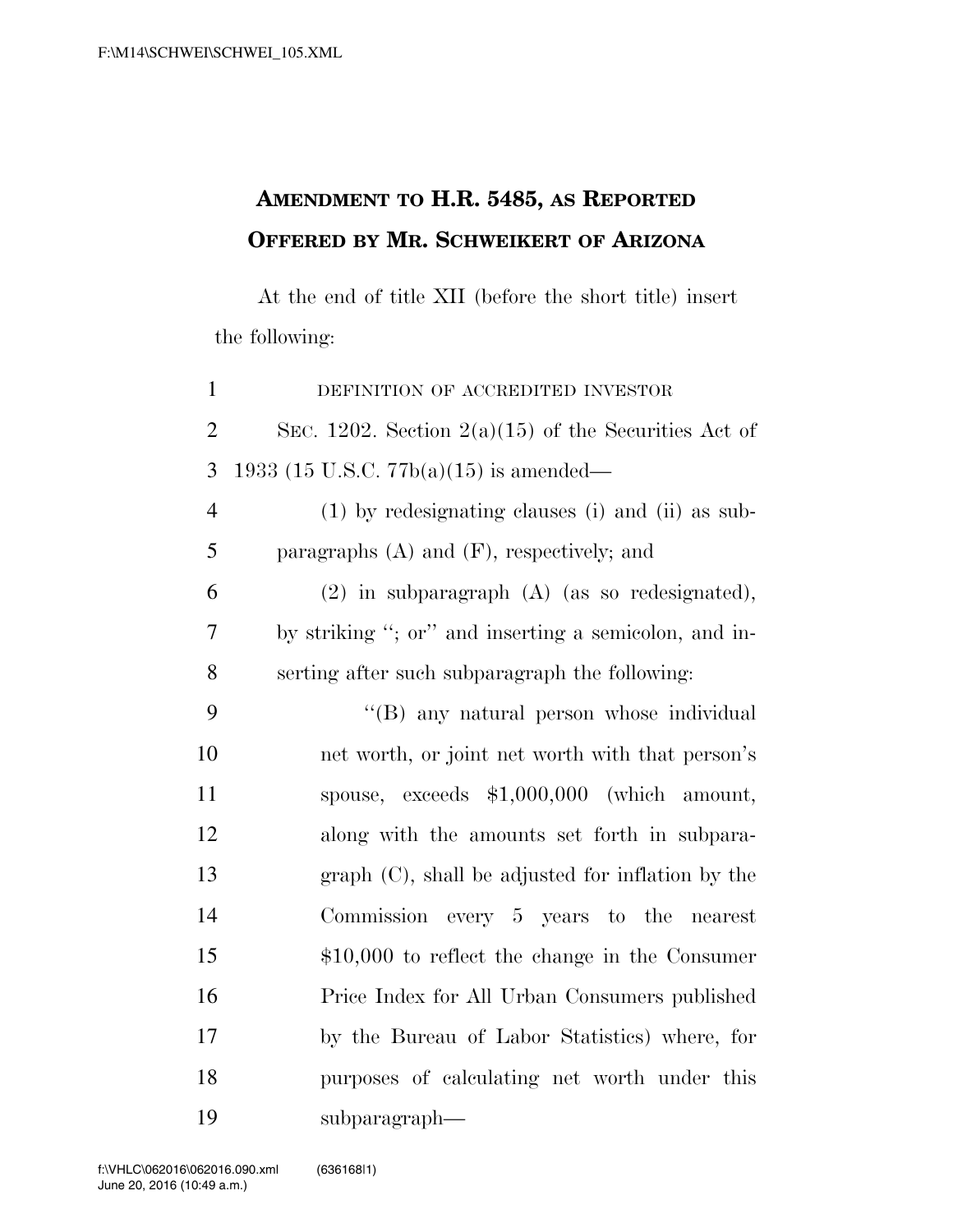|                                    |  | "(i) the person's primary residence |
|------------------------------------|--|-------------------------------------|
| shall not be included as an asset; |  |                                     |

3 ''(ii) indebtedness that is secured by the person's primary residence, up to the estimated fair market value of the primary residence at the time of the sale of securi- ties, shall not be included as a liability (ex- cept that if the amount of such indebted- ness outstanding at the time of sale of se- curities exceeds the amount outstanding 60 days before such time, other than as a re- sult of the acquisition of the primary resi- dence, the amount of such excess shall be included as a liability); and

15 ''(iii) indebtedness that is secured by 16 the person's primary residence in excess of the estimated fair market value of the pri- mary residence at the time of the sale of securities shall be included as a liability;

 $\cdot$  (C) any natural person who had an indi- vidual income in excess of \$200,000 in each of 22 the 2 most recent years or joint income with that person's spouse in excess of \$300,000 in each of those years and has a reasonable expec